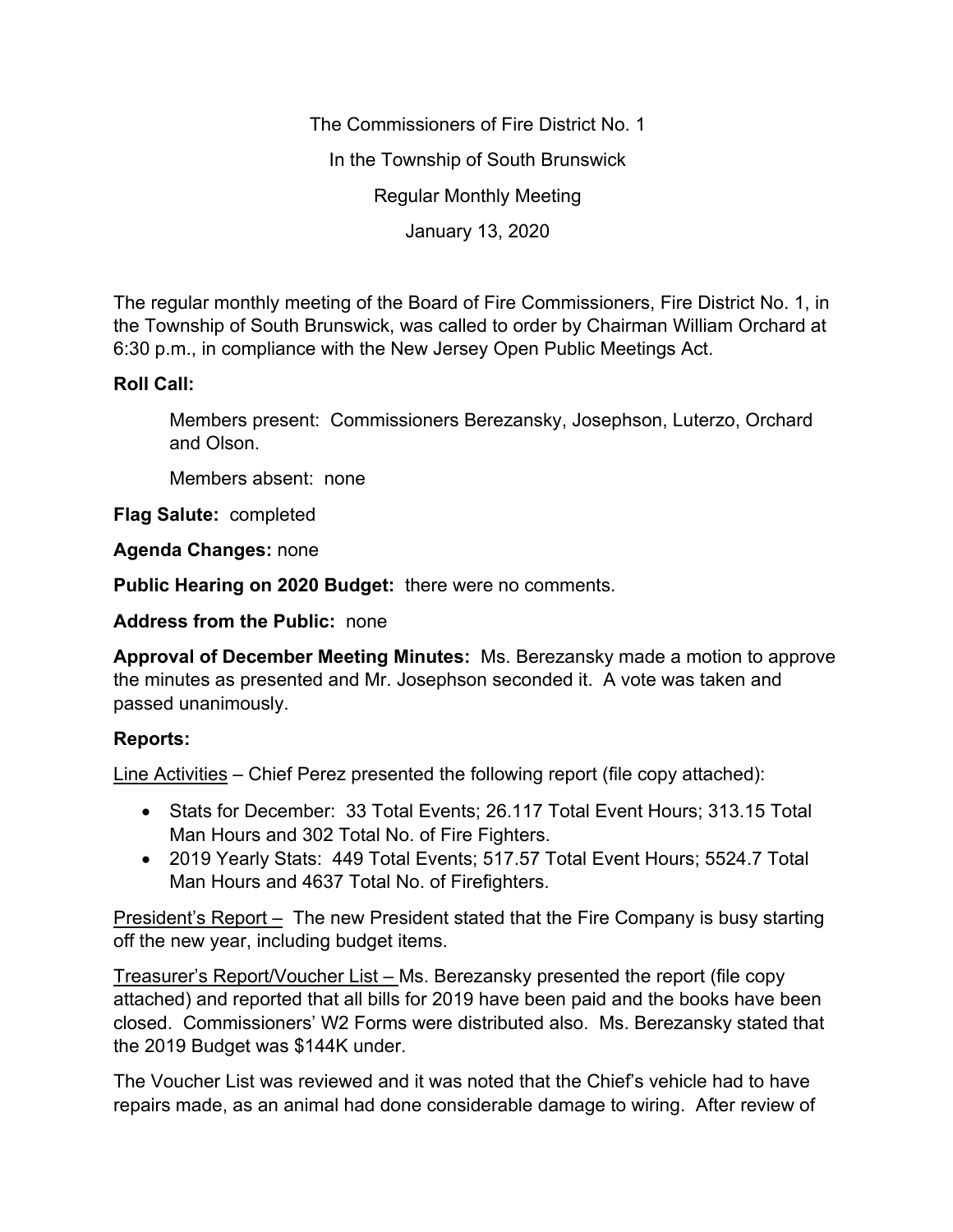the List, Mr. Luterzo made a motion to approve the Voucher List, as presented and Mr. Josephson seconded it. A vote was taken and passed unanimously.

Secretary's Report - Mr. Olson had nothing to report.

Fire Coordinator's Report – Mr. Perez reported the following:

- 1. The 2020 Budget was approved on the first submittal, which has never occurred in the past.
- 2. Work had begun on the Audit, which should be done in February.
- 3. A contract was signed to cover the cost of providing election/ballot materials and subsequent mailings. Mr. Orchard expressed is dissatisfaction with the whole process.

Chairman's Report – Mr. Orchard had nothing to report.

Standing Committee Reports –

*Fire Company Liaison –* nothing to report.

*Rescue Squad Liaison -* There was a discussion of putting some sort of camera monitoring system at State 23, as there have been a number of incidents where rubbish has appeared on the grounds. Mr. Perez provided a solution, which the Board approved.

*Public Relations –* everything is fine.

*State Association –* Information was received that a number of bills will becoming before the Association, probably at the next meeting.

*Insurance –* All premiums are paid up.

# **Unfinished Business:** none

# **New Business: Adoption of 2020 Budget –**

Mr. Perez reported that the 2020 Budget was approved by the State…

"Whereas, the Annual Budget as presented for adoption reflects Total Revenues of \$858,420, which includes amount to be raised by taxation of \$852,120 and Total Appropriations of \$858,420."

Mr. Perez read into the record Resolution 20/21-2: 2020 Adopted Budget Resolution (file copy attached). After review, Ms. Berezansky made a motion to adopt the Budget and Mr. Josephson seconded the motion. A roll call vote was taken: Ms. Berezanskyyes; Mr. Orchard-yes; Mr. Luterzo-yes; Mr. Josephson-yes and Mr. Olson-yes. The Resolution was adopted unanimously.